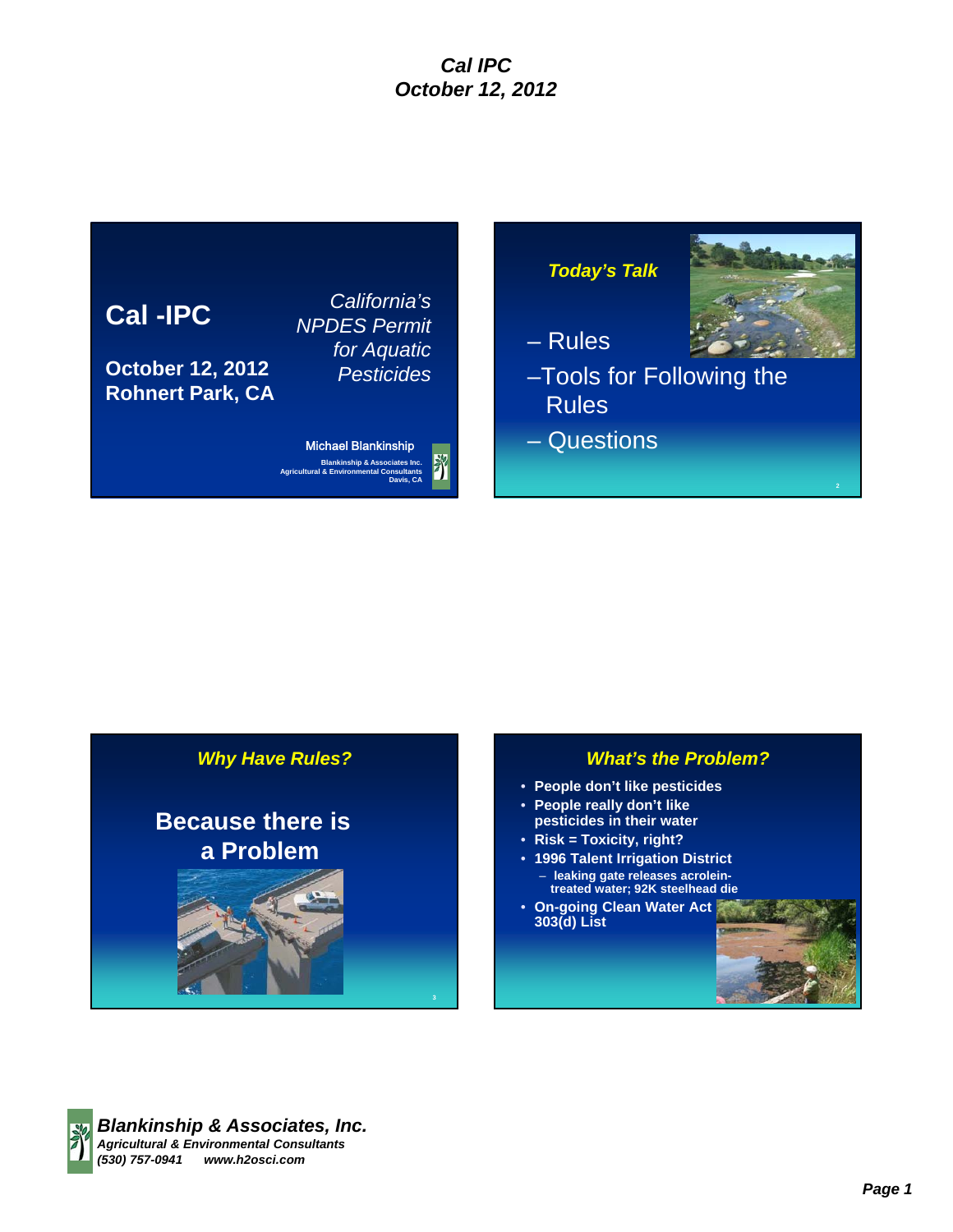

#### 2010: California's Number of Pesticide-Specific Impaired Water Bodies



### *What is NPDES?*

- **N**ational **P**ollutant **D**ischarge **E**limination **S**ystem
- Part of the Federal Clean Water Act
- Typical Uses: stormwater, construction, industrial discharges
- Benefits:
	- Protect water quality
	- Allows discharge
	- Provides legal protection



#### *Who Uses NPDES?*

- Everyone. No Exceptions
- 45 States Manage NPDES themselves
- 5 States Do Not: ID, AK, NM, MA, VT and NH
- Others Do Not, too: D.C., US Territories, Tribal Lands and Federal Facilities
- California's Permit in place since 2001



*Blankinship & Associates, Inc. Agricultural & Environmental Consultants (530) 757-0941 www.h2osci.com*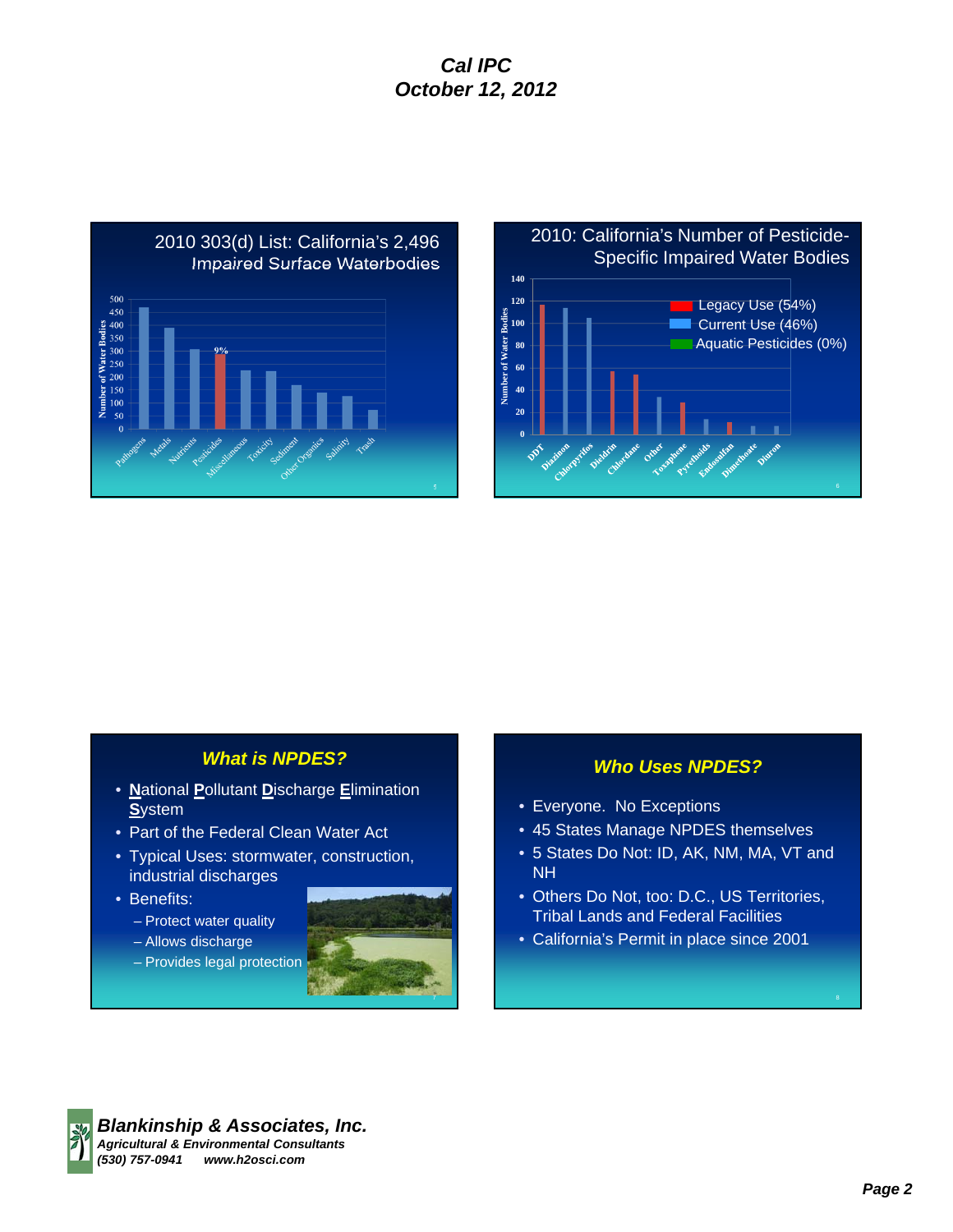### *How Do I Know if I Need an NPDES Permit?*

- You "discharge" a "pollutant" to "Waters of U.S."
- Your pesticide application leaves a "residue"
- Your applications are to, over or near water
- Perceived CWA Violations and Subsequent Citizen Lawsuits Concern You





### **Waters of the US "WOUS"**

- **All interstate waters** and wetlands currently, formally or potentially used in interstate commerce;
- **All other waters**, including intrastate waters the use, degradation or destruction of which could affect interstate or foreign commerce
- Waters which are or could be used:
	- by interstate or foreign travelers for recreational or other purposes;
	- for industrial purposes by industries in interstate commerce
	- to take fish or shellfish and sold in interstate or foreign commerce; or

# **"Waters of the US"**

- Adjacent Wetlands and Ponds
- **Tributaries**
- Seasonally intermittent streams ultimately emptying into a WOUS



*Blankinship & Associates, Inc. Agricultural & Environmental Consultants (530) 757-0941 www.h2osci.com*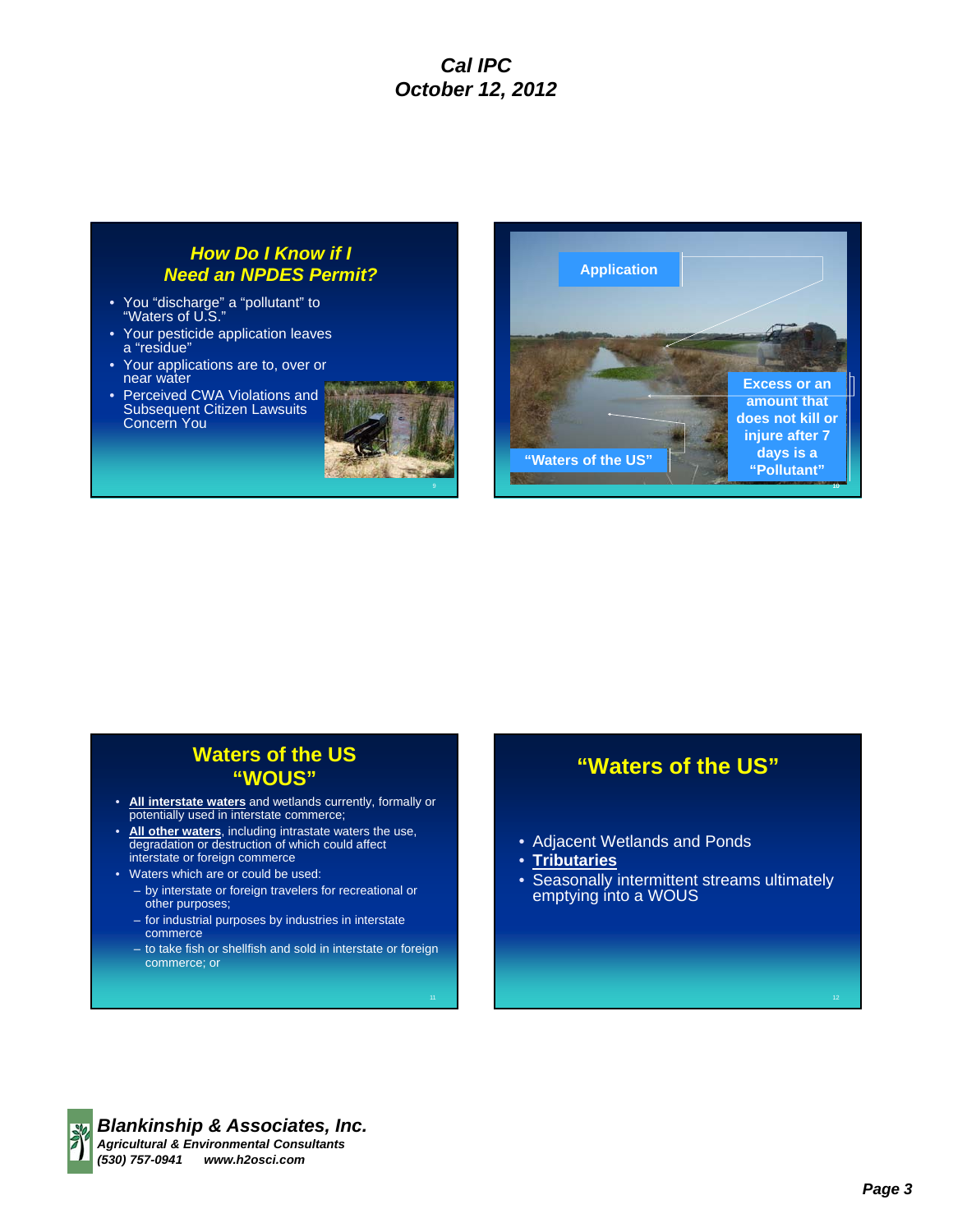# **"Waters of the US"**

#### **Excludes:**

- Waste treatment ponds
- Artificial lakes/ponds created by excavating/diking dry land to collect/retain water used exclusively for stock watering, **irrigation**, settling basins, or rice growing
- **Above the "ordinary high water mark"**

**"Waters of the US"**

**Yes or No?**

14





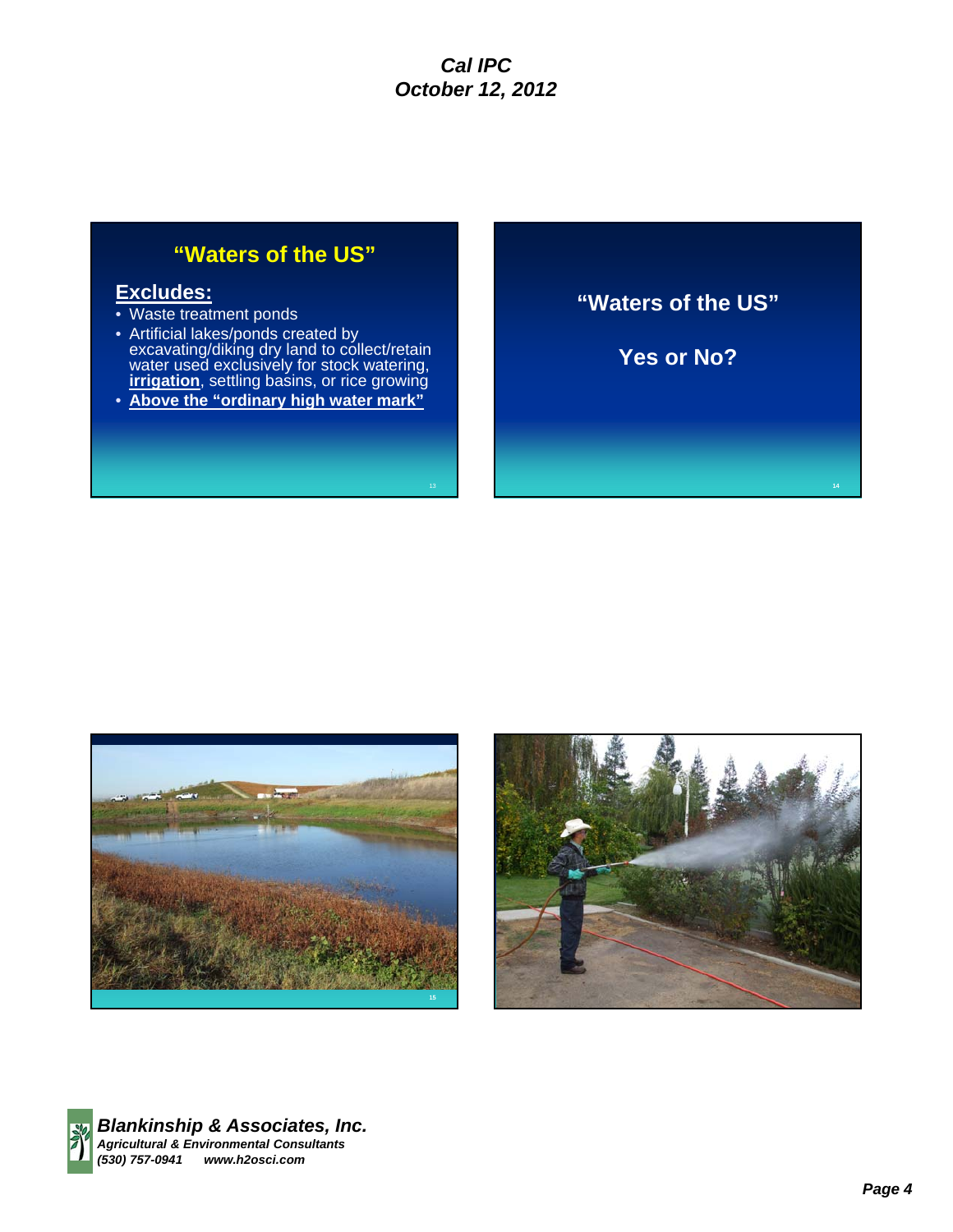







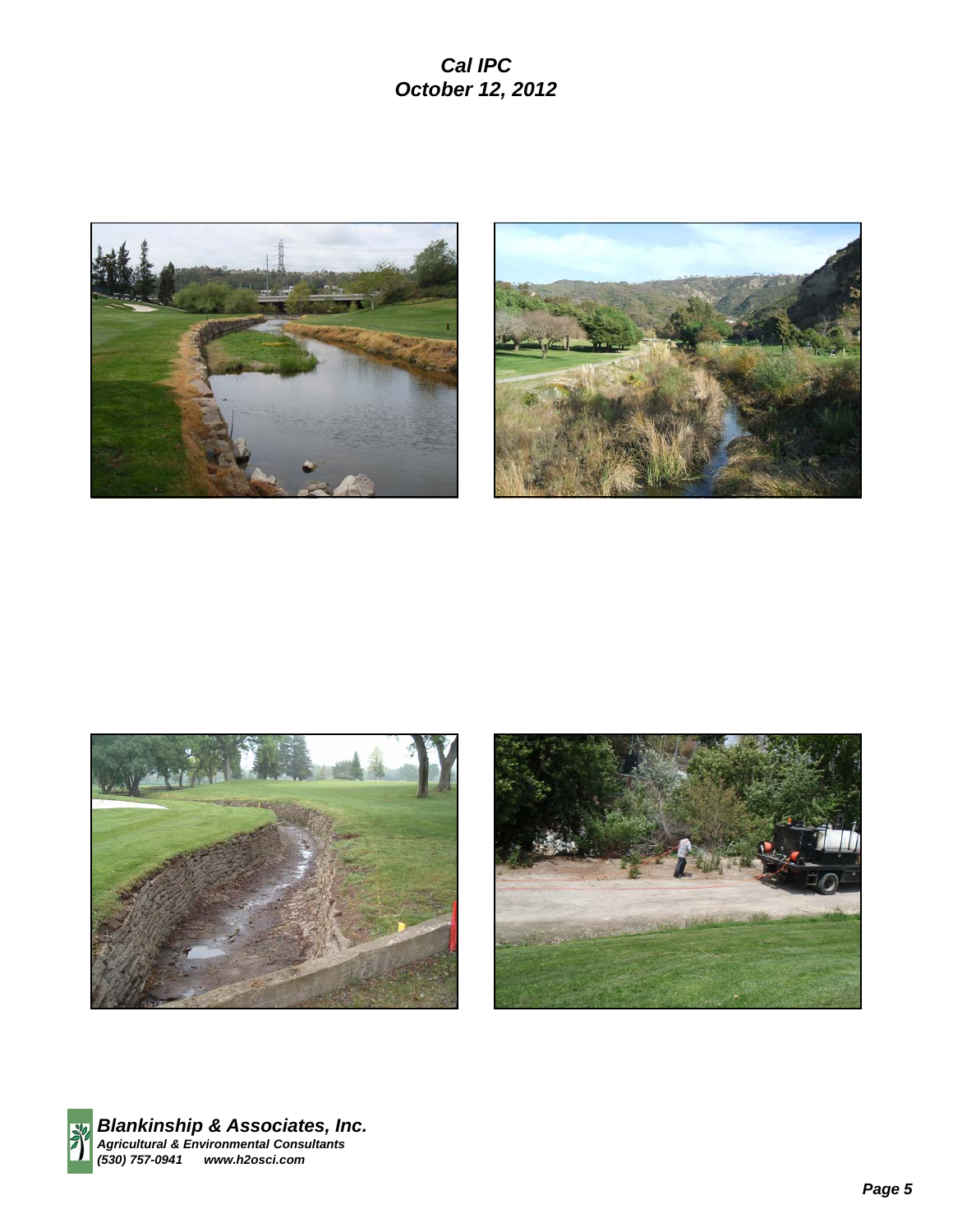





# Ordinary High Water Mark

• "…that line on the shore established by the fluctuations of water and **indicated by physical characteristics** such as a clear, natural line impressed on the bank, shelving, changes in the character of soil, destruction of terrestrial vegetation, the presence of litter and debris, or other appropriate means that consider the characteristics of the surrounding areas."

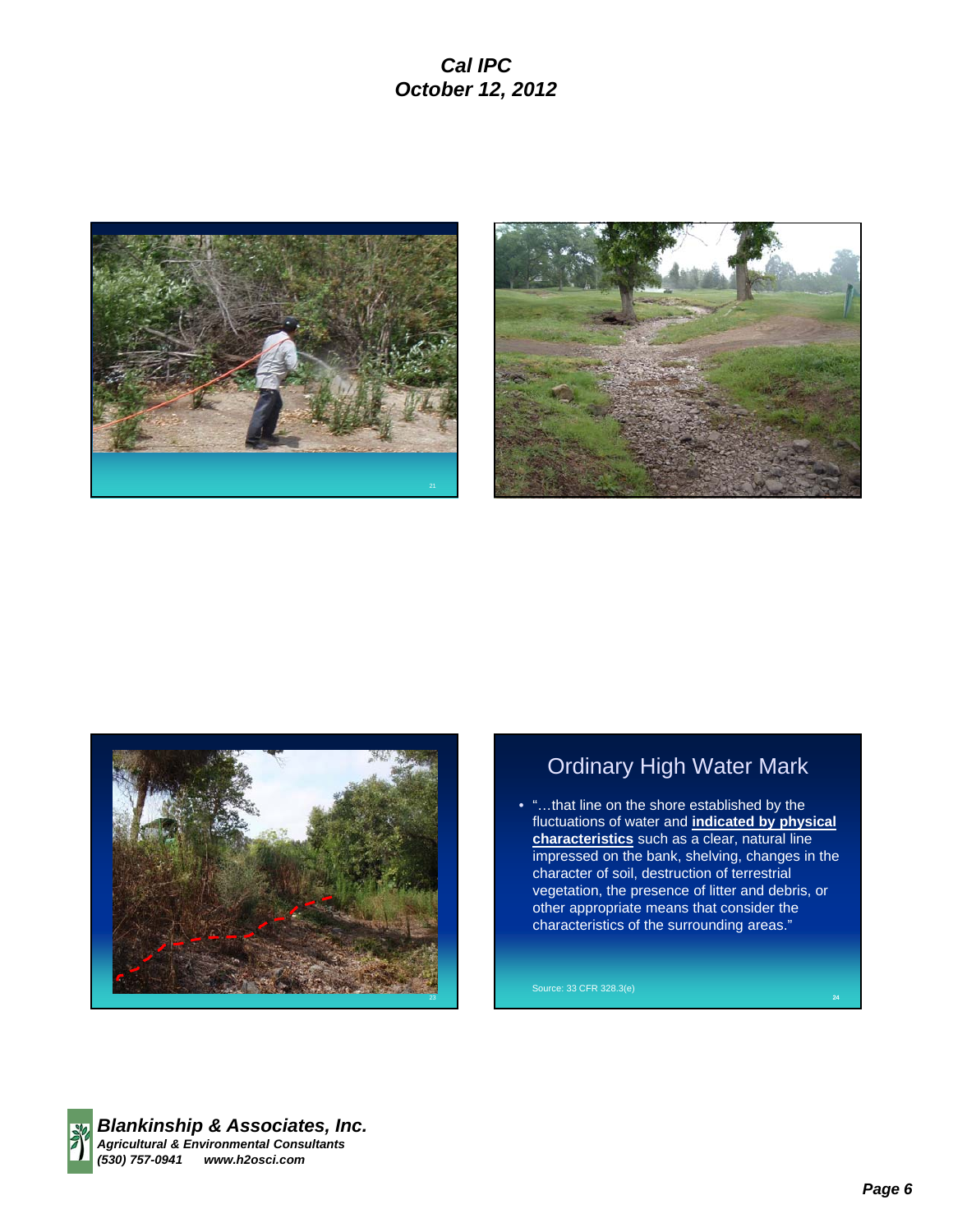### *The EPA Permit*

• Does not apply in CA



### *"Current" California Permit Requirements*

- Submit Notice of Intent (NOI)
- Prepare and Execute an Aquatic Pesticide Application Plan (APAP)
- Sample & Analyze
- Report Annually



### *Chemical Control*

• Currently only 12 registered for Use in CA



#### Triclopyr TEA Diquat Dibromide Penoxsulam **Glyphosate** Fluridone Na<sub>2</sub>CO<sub>3</sub> Peroxyhydrate Non-Ionic Surfactants 2,4-D Imazapyr **Endothall** *Acrolein \* Copper \**



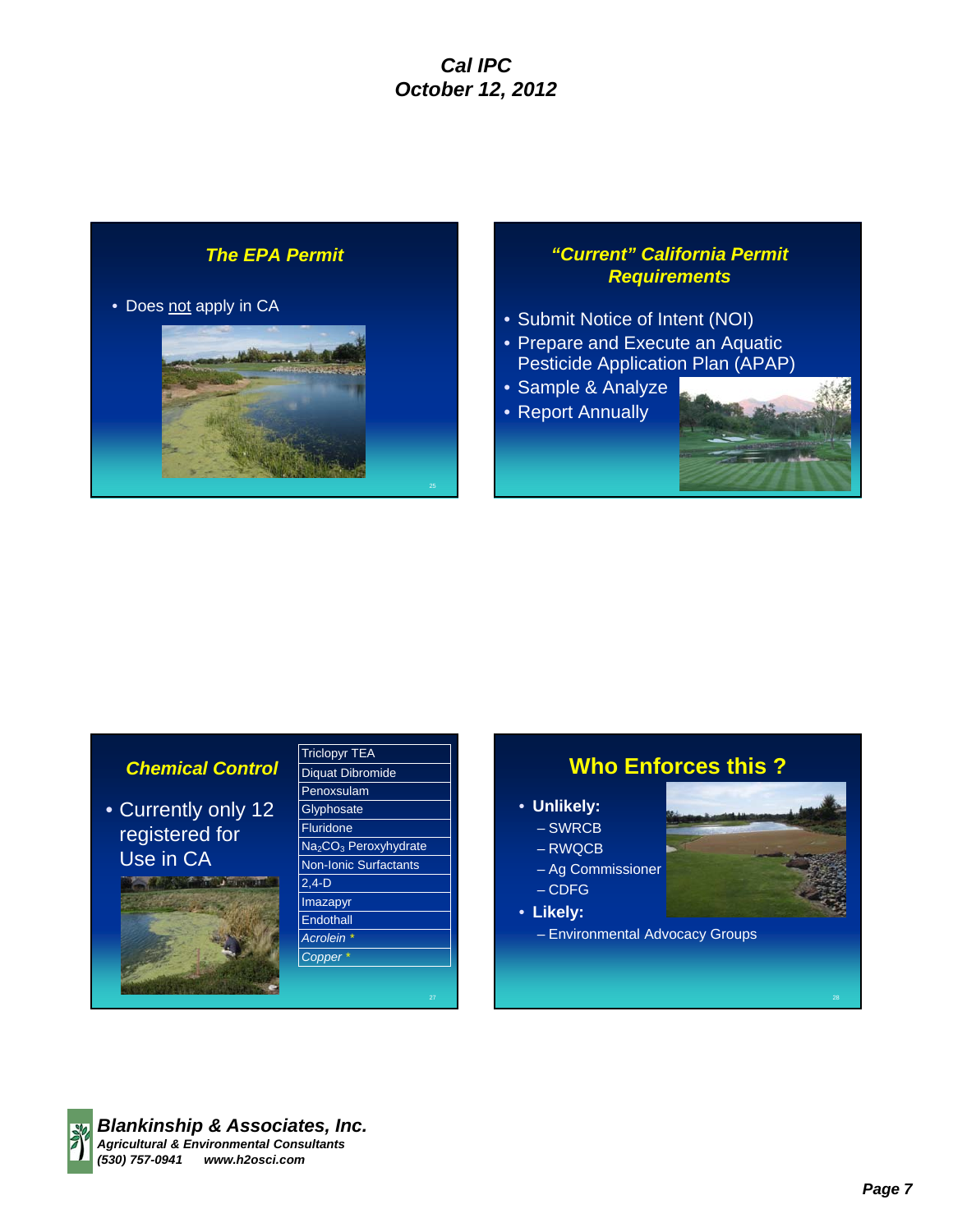## *What Now?*

*The California's Aquatic Weed Permit: 2012*

- Key Potential Revisions:
	- 3 samples/application (used to be 4)
	- Glyphosate testing reduced to 1x/yr (Used to be unlimited)
	- Sample 6 in row with <WQO, then 1x/yr thereafter
	- Group or Watershed **Monitoring**
	- Impact: Likely \$\$ Saved



### *What Now?*

*The California's Aquatic Weed Permit: 2012*

- Adoption Hearing on November 6, 2012
- Revised APAP needed
- No CEQA "redo" for Copper and acrolein



30

# *Can You Answer These Questions:*



- What's the Problem?
- Do I Need an NPDES Permit?
- Will the EPA Permit Mean Anything in CA?
- Could the cost of compliance be less the next 5 years?
- Will the Panda lead the Giants past the Dodgers for the NL West title?



- Red-Legged Frog Injunction – http://www.cdpr.ca.gov/docs/endspec/rl\_frog/index.htm
- http://www.epa.gov/espp/litstatus/redleg-frog/rlf.htm
- **Salmonid Injunction**



*Blankinship & Associates, Inc. Agricultural & Environmental Consultants (530) 757-0941 www.h2osci.com*